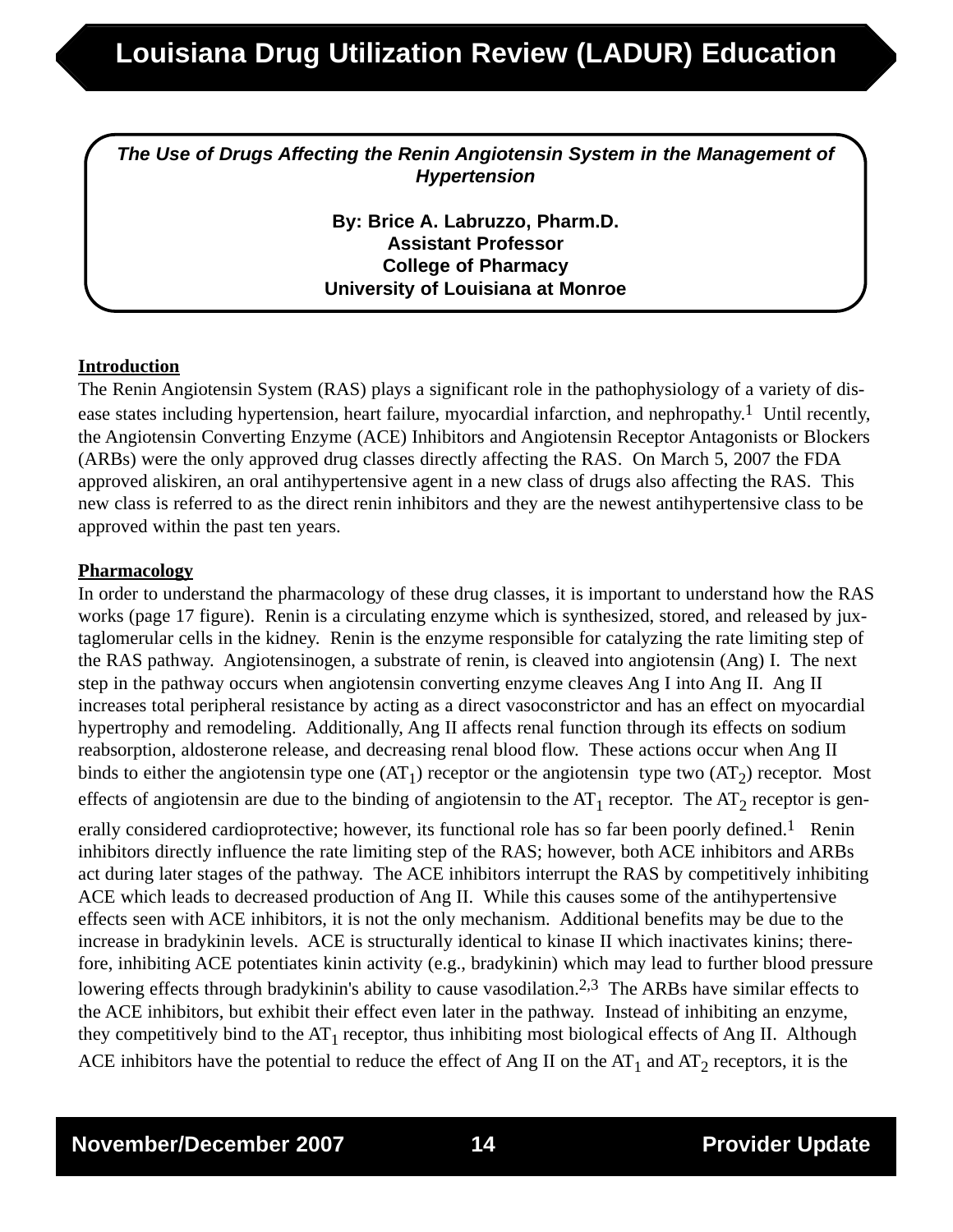ARBs which mainly lower blood pressure by binding directly to the  $AT<sub>1</sub>$  receptor. The production of Ang II may be catalyzed by enzymes other than ACE that are present in the heart and possibly other areas of the body. For example, chymase, a serine protease, has been associated with ACE independent production of Ang II in human arteries.<sup>4</sup> ARBs can inhibit the effect of the Ang II produced through this pathway where the ACE inhibitors can not.

### **Antihypertensive Response**

In the Antihypertensive and Lipid-Lowering Treatment to Prevent Heart Attack Trial (ALLHAT), approximately 1,800 (61% of participants) hypertensive patients 55 years or older with one or more risk factors for coronary heart disease treated with the ACE inhibitor lisinopril for five years reached their blood pressure goal of  $\langle 140/90 \ (P \langle 0.001 \rangle)^5$  Data has shown that ACE inhibitors appear to be less effective in black patients when compared to their use in Caucasians. According to Materson et al, the response rates in black patients over the age of sixty taking the calcium channel blocker diltiazem or hydrochlorthiazide were higher than those taking the ACE inhibitor captopril.<sup>6</sup> As part of the ALLHAT study, high risk hypertensive patients were randomly assigned to the calcium channel blocker amlodipine or the ACE inhibitor lisinopril. In this study, black patients responded better to amlodipine than lisinopril.7 Despite ACE inhibitor monotherapy having a poor response in black patients, the addition of a thiazide diuretic leads to blood pressure lowering effects similar to that seen in Caucasian patients.8

In a small study comparing efficacy and tolerability of the ARB losartan versus atenolol in patients with mild to moderate hypertension, losartan lowered systolic blood pressure (SBP) 11.4 mmHg after twelve weeks of treatment and diastolic blood pressure (DBP) 8.6 mmHg. There was no significant difference between atenolol and losartan blood pressure lowering effects.<sup>9</sup> In the Losartan Intervention For Endpoint reduction in hypertension study (LIFE), losartan was compared to the beta blocker atenolol in order to evaluate both morbidity and mortality in patients with hypertension and left ventricular hypertrophy. Approximately 9,000 patients were monitored in this randomized, double blind study. In this study, patients taking atenolol encountered a mean SBP lowering effect of 29.1 mmHg and patients in the losartan group had a mean SBP lowering effect of 30.2 mmHg. Despite this comparable decrease in blood pressure, patients in the losartan group experienced less cardiovascular mortality, myocardial infarction, and stroke  $(p=0.021)$ .<sup>10</sup> In a study comparing the efficacy of olmesartan, losartan, valsartan, and irbesartan, researchers reported a 24-hour systolic blood pressure decrease of 8.1-12.5 mmHg and a diastolic decrease of 5.6-8.5 mmHg with olmesartan having the greatest effect, followed (in order) by irbesartan, losartan and valsartan.<sup>11</sup> Newer members of the ARB class, for example candesartan, telmisartan, and olmesartan, may be more effective in controlling hypertension than valsartan and other older agents.

A study published in 2005 reported alsikerin 150 mg to be as effective as 150 mg of the ARB, irbesartan, in patients with mild to moderate essential hypertension.<sup>12</sup> In a review article comparing five trials evaluating aliskiren monotherapy, systolic blood pressure decreases ranged from 8 mmHg to 15.8 mmHg and diastolic blood pressure decreases ranged from 4.5 mmHg to 11.8 mmHg.<sup>13</sup> This is similar to decreases in blood pressure seen with both ACE inhibitors and ARBs.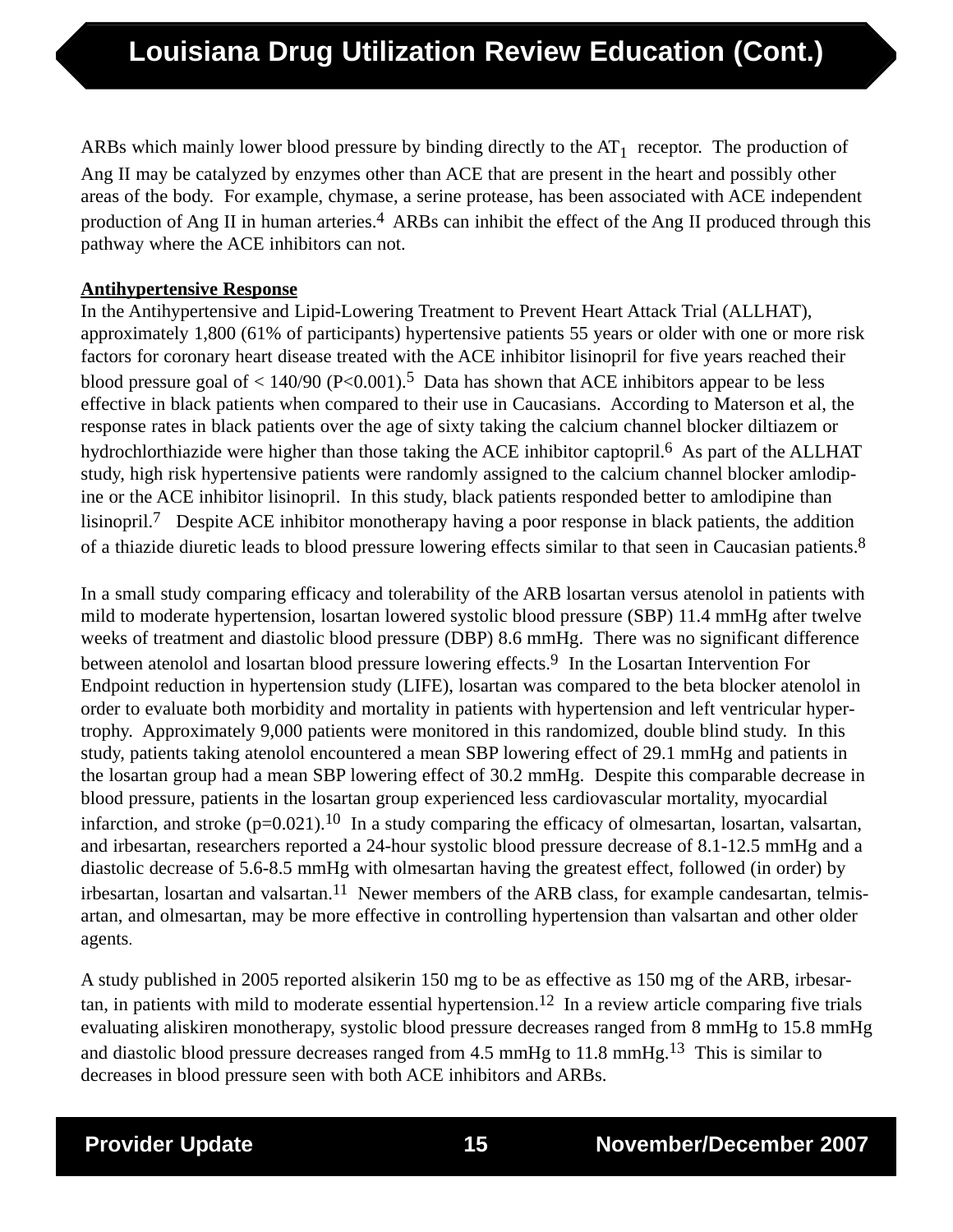## **Adverse Effects and Contraindications**

Adverse effects exhibited by ACE inhibitors, ARBs, and renin inhibitors are typically caused by the blockade of the RAS system. With ACE inhibitors, the increase in bradykinin also plays an important role in adverse effects. All drugs acting on the RAS pathway have a black box warning stating injury and death may occur to the developing fetus when used in the second and third trimesters.<sup>14</sup> Hypotension is a possible adverse effect with each of these drugs, but is usually only a concern in patients with heart failure or who are volume depleted. Hyperkalemia is also possible with all three of the RAS drug classes and is mainly due to the decrease in aldosterone concentrations, which plays a role in the urinary excretion of potassium. Other factors which can lead to hyperkalemia are dietary potassium intake (sometimes due to the use of potassium containing salt substitutes), other medical conditions, as well as, drug-drug interactions. Medical conditions increasing the chances of experiencing hyperkalemia include renal impairment and hypoaldosteronism. Concurrent use of either ACE inhibitors, ARBs, or renin inhibitors with the following drugs can also contribute to worsening hyperkalemia: NSAIDs, COX-2 inhibitors, immunosuppressants, and potassium sparing diuretics.15 A decrease in Ang II has been associated with a decline in glomerular filtration rate (GFR) which can lead to a decline in renal function in some patients. 16 Because of this, patients' renal function should be monitored after initiation with one of these drugs. Both ACE inhibitors and ARBs are contraindicated in patients with bilateral renal artery stenosis. Renal artery stenosis (RAS) can lead to renal ischemia due to decreased afferent artery blood flow. In patients with RAS, GFR is maintained through vasoconstriction caused by Ang II. By blocking this Ang II-mediated vasoconstriction, decreased GFR will result.<sup>17</sup> Adverse effects of ACE inhibitors include dry cough and angioedema, occurring as a result of an increase in bradykinin. A dry cough develops in about 5 to 20% of patients taking an ACE inhibitor and is more commonly seen in women patients. Although angioneurotic edema (angioedema) only occurs in 0.1% to 0.2% of patients taking ACE inhibitors, it can be a life threatening adverse effect of these drugs.<sup>18</sup> Even though bradykinin levels are not increased with the use of ARBs or renin inhibitors, several cases of both cough and angioedema have been reported. A history of angioedema is a contraindication to the use of both ACE inhibitors and ARBs. Although aliskiren has no listed contraindications, it should be used cautiously in patients with a history of angioedema since its effects on bradykinin are currently unknown. The most common adverse effects reported with alsikerin use are headache, dizziness and diarrhea. These effects appear to be dose related.15

## **Conclusion**

ACE inhibitors and ARBs are currently recommended for their blood pressure lowering effects in patients with Stage I and Stage II hypertension, especially for those with compelling indications such as diabetes, heart failure, coronary artery disease, and chronic kidney disease.19 Although aliskiren appears to have less side effects associated with it and similar blood pressure lowering effects to the ACE inhibitors and ARBs, its place in therapy is currently undefined. No available data on long term morbidity or mortality effects with aliskiren exists at this time; however, there are currently several phase III trials assessing aliskiren's effect on diabetic nephropathy, heart failure, and left ventricular hypertrophy. Perhaps when the data from these trials are released, clinicians will have a better idea whether or not renin inhibitors should also be considered a preferred antihypertensive agent when considering a drug that can lower blood pressure, as well as, prevent end organ damage.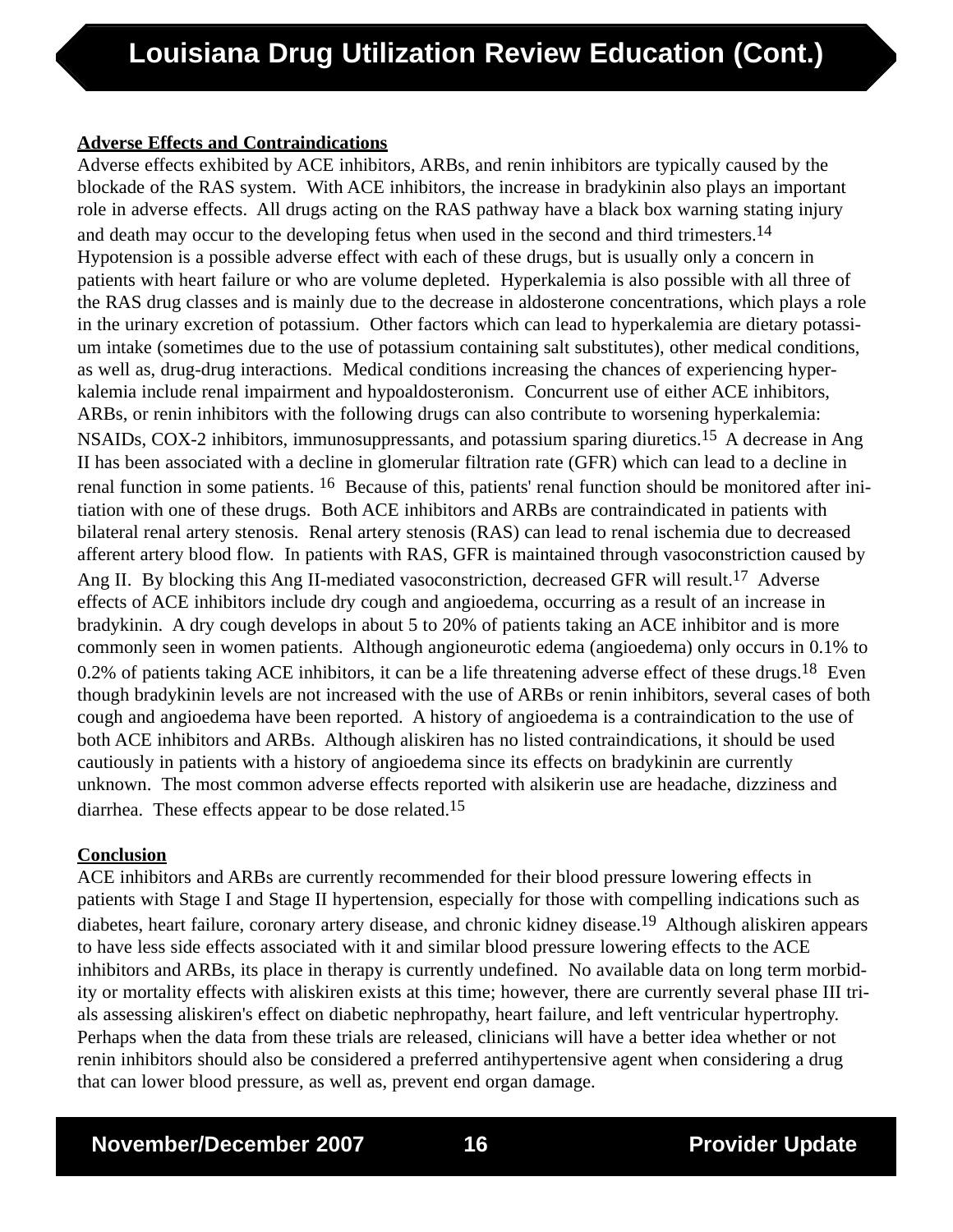# **Louisiana Drug Utilization Review Education (Cont.)**

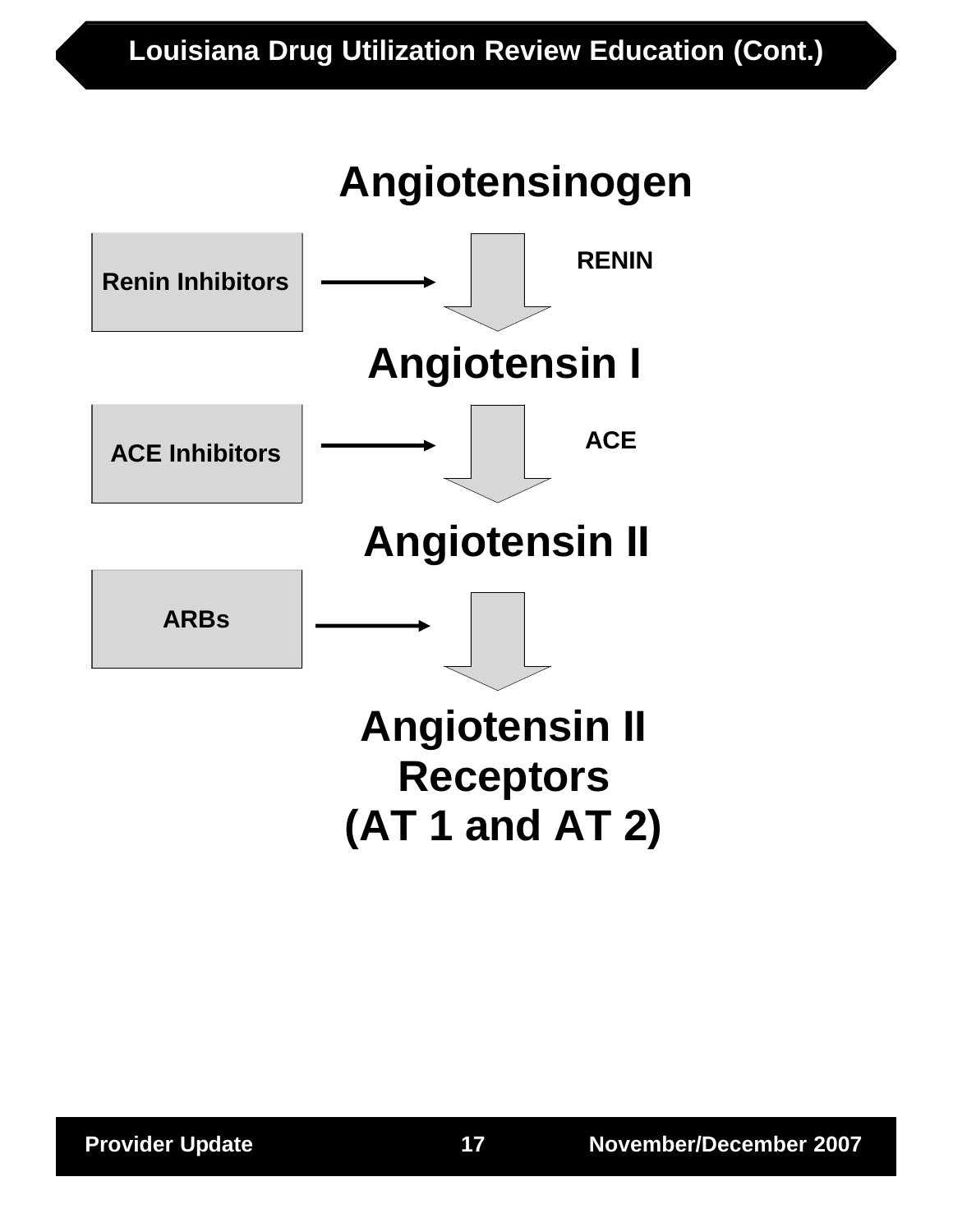| <b>Generic Name</b> | Trade Name                                  | <b>Available</b>    | <b>Usual Adult Maintenance</b> | <b>Generic</b>   |
|---------------------|---------------------------------------------|---------------------|--------------------------------|------------------|
|                     |                                             | Strengths (mg)      | <b>Dose</b>                    | <b>Available</b> |
| Benazepril          | Lotensin <sup>®</sup>                       | 5, 10, 20, 40       | $20-40$ mg in 1-2 divided      | Yes              |
|                     |                                             |                     | doses                          |                  |
| Captopril           | Capoten@                                    | 12.5, 25, 50, 100   | $12.5 - 150$ mg 2-3 times per  | Yes              |
|                     |                                             |                     | day                            |                  |
| Enalapril           | Vasotec®                                    | 2.5, 5, 10, 20      | $5-40$ mg in 1-2 divided       | Yes              |
|                     |                                             |                     | doses                          |                  |
| Fosinopril          | Monopril <sup>®</sup>                       | 10, 20, 40          | $20-40$ mg in 1-2 divided      | Yes              |
|                     |                                             |                     | doses                          |                  |
| Lisinopril          | Prinivil <sup>®</sup> /Zestril <sup>®</sup> | 2.5, 5, 10, 20, 30, | $10-40$ mg in 1-2 divided      | Yes              |
|                     |                                             | 40                  | doses                          |                  |
| Moexipril           | <b>Univasc<sup>®</sup></b>                  | 7.5, 15             | $7.5-30$ mg in 1-2 divided     | No               |
|                     |                                             |                     | doses                          |                  |
| Perindopril         | Aceon®                                      | 2, 4, 8             | $4-16$ mg in 1-2 divided       | No               |
|                     |                                             |                     | doses                          |                  |
| Quinapril           | <b>Accupril<sup>®</sup></b>                 | 5, 10, 20, 40       | 10-40 mg once daily            | Yes              |
|                     |                                             |                     |                                |                  |
| Ramipril            | <b>Altace®</b>                              | 1.25, 2.5, 5, 10    | $2.5-5$ mg once daily          | No               |
| Trandolapril        | Mavik®                                      | 1, 2, 4             | 1-4 mg once daily              | Yes              |
|                     |                                             |                     |                                |                  |

# **Table 1: ACE Inhibitors Available in the United States 20**

## **Table 2: ARBs Available in the United States 21**

| <b>Generic Name</b> | Trade Name                | <b>Available</b> | <b>Usual Adult Maintenance</b>          | <b>Generic</b>         |
|---------------------|---------------------------|------------------|-----------------------------------------|------------------------|
|                     | (manufacturer)            | Strengths (mg)   | <b>Dose</b>                             | Available              |
| Candesartan         | Atacand <sup>®</sup>      | 4, 8, 16, 32     | $4-32$ mg once daily                    | No                     |
| Eprosartan          | Teveten®                  | 400, 600         | $400-800$ mg in 1-2 divided No<br>doses |                        |
| <b>II</b> rbesartan | <b>Avapro<sup>®</sup></b> | 75, 150, 300     | 150-300 mg once daily                   | $\overline{\text{No}}$ |
| Losartan            | Cozaar®                   | 25, 50, 100      | $50-100$ mg in 1-2 divided<br>doses     | $\overline{\text{No}}$ |
| Olmesartan          | Benicar®                  | 5, 20, 40        | $20-40$ mg once daily                   | No                     |
| Telmisartan         | Micardis <sup>®</sup>     | 20, 40, 80       | $20-80$ mg once daily                   | $\overline{\text{No}}$ |
| Valsartan           | Diovan <sup>®</sup>       | 40, 80, 160, 320 | 80-320 mg once daily                    | $\overline{\text{No}}$ |

# **Table 3: Direct Renin Inhibitor Available in the United States14**

| <b>Generic Name</b> | Trade Name     | Available      | <b>Usual Adult Maintenance</b> | <b>Generic</b> |
|---------------------|----------------|----------------|--------------------------------|----------------|
|                     | (manufacturer) | Strengths (mg) | Dose                           | Available      |
| Aliskiren           | Tekturna®      | 150, 300       | $150-300$ mg daily             | No             |